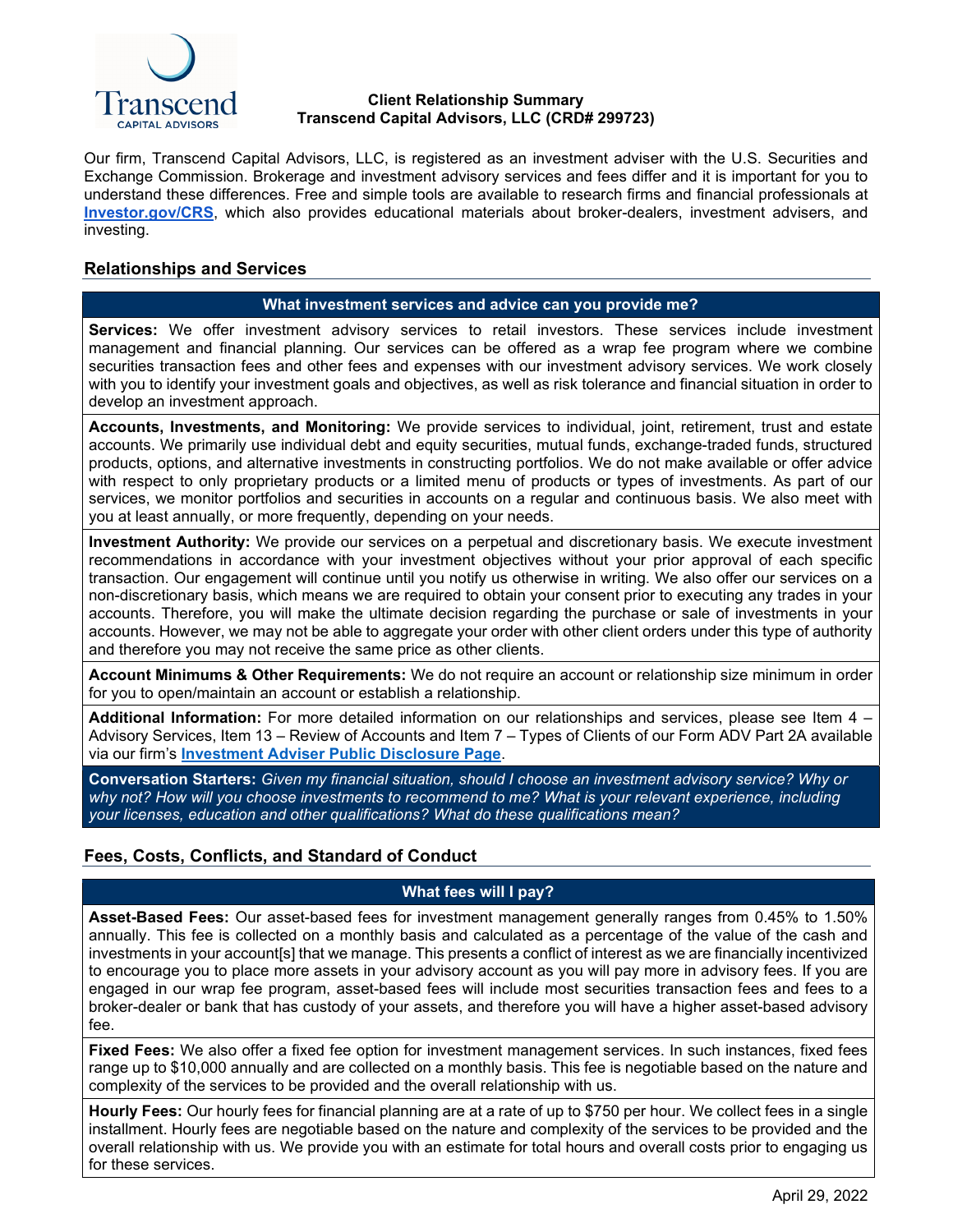**Other Fees & Costs:** In addition to our advisory fee, you will also be responsible for third party manager fees, custody fees, account administrative fees, fees and expenses related to mutual funds and exchange-traded funds and applicable securities transaction fees. If you are in our wrap fee program, applicable securities transaction fees will be included in our advisory fees.

**Additional Information: You will pay fees and costs whether you make or lose money on your investments.**  Fees and costs will reduce any amount of money you make on your investments over time. Please make sure you understand what fees and costs you are paying. For more detailed information on our fees, please see Item 5 – Fees and Compensation of our Form ADV Part 2A available via our firm's **[Investment Adviser Public Disclosure](https://adviserinfo.sec.gov/firm/brochure/299723)  [Page](https://adviserinfo.sec.gov/firm/brochure/299723)**.

**Conversation Starters**: *Help me understand how these fees and costs might affect my investments. If I give you \$10,000 to invest, how much will go to fees and costs, and how much will be invested for me?*

#### **What are your legal obligations to me when acting as my investment adviser? How else does your firm make money and what conflicts of interest do you have?**

*When we act as your investment adviser*, we have to act in your best interest and not put our interests ahead of yours. At the same time, the way we make money creates some conflicts with your interests. You should understand and ask us about these conflicts because they can affect the investment advice we provide you. Here is an example to help you understand what this means.

For certain qualified clients, we will recommend an investment into private products that are managed by an affiliate of ours. Investing in an affiliated private product means that individuals within our organization will stand to benefit from additional revenue from the fees collected for the management of these products. As a result, we are financially incentivized when recommending qualified clients invest into affiliated private products.

Some of our financial professionals are registered representatives of Purshe Kaplan Sterling Investments, Inc. ("PKS"), a registered broker-dealer. In addition to our services, your financial professional can offer you brokerage services through their separate capacity as a registered representative and will earn commission-based compensation for transactions implemented through PKS. The commissions earned are separate from our advisory fees, which creates a financial incentive to recommend that you implement securities transactions through PKS. You are encouraged to learn more about PKS by reviewing its client relationship summary.

**Additional Information:** For more detailed information, please see Item 10 – Financial Industry Activities and Affiliations, Item 12 – Brokerage Practices and Item 14 – Client Referrals and Other Compensation of our Form ADV Part 2A available via our firm's **[Investment Adviser Public Disclosure Page](https://adviserinfo.sec.gov/firm/brochure/299723)**.

**Conversation Starters:** *How might your conflicts of interest affect me, and how will you address them?*

## **How do your financial professionals make money?**

Our financial professionals are compensated based on the revenue generated from advisory services. This means our financial professionals have an incentive to increase the asset size in the relationship or solicit new business, taking time away from the day-to-day servicing of existing clients.

## **Disciplinary History**

**Do you or your financial professionals have legal or disciplinary history?**

Yes. You can visit **[Investor.gov/CRS](http://investor.gov/CRS)** for a free and simple search tool to research our firm and our financial professionals.

**Conversation Starters:** *As a financial professional, do you have any disciplinary history? For what type of conduct?*

You can find additional information about our investment advisory services by viewing our Form ADV Part 2A available via our firm's **[Investment Adviser Public Disclosure Page](https://adviserinfo.sec.gov/firm/brochure/299723)** or by visiting **[www.transcendcapital.com](https://transcendcapital.com/)**. You can request up to date information and a copy of our client relationship summary by contacting us at **(973) 370- 3203**.

**Conversation Starters:** *Who is my primary contact person? Is he or she a representative of an investment advisor? Who can I talk to if I have concerns about how this person is treating me?*